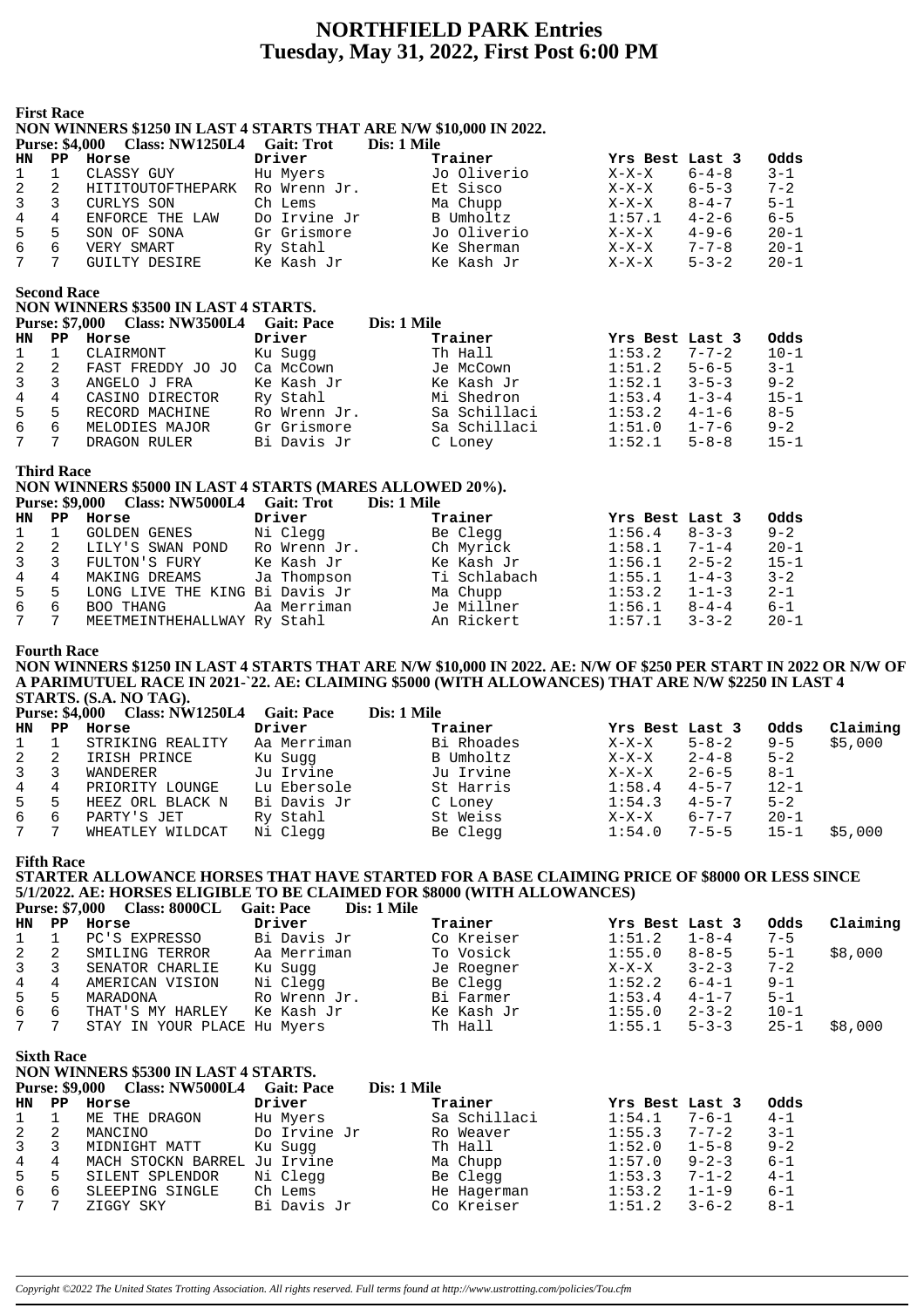#### **Seventh Race** NON WINNERS \$1250 IN LAST 4 STARTS THAT ARE N/W \$10,000 IN 2022. Purse: \$4,000 Class: NW1250L4 Gait: Pace Dis: 1 Mile

| HN.          | PP             | Horse             | Driver       | Trainer       | Yrs Best Last 3 |             | Odds     |
|--------------|----------------|-------------------|--------------|---------------|-----------------|-------------|----------|
| $\mathbf{1}$ |                | OUT WIT           | Ke Kash Jr   | Th Hall       | 1:56.4          | $3 - 3 - 6$ | $4 - 1$  |
| 2            | 2              | HEARTLAND DESIRE  | Ku Suqq      | Ja Horvath Jr | $X-X-X$         | $6 - 9 - 6$ | $15 - 1$ |
| $\mathbf{3}$ | $\overline{3}$ | SPEAKING OUT      | Hu Myers     | Am Wengerd    | 1:56.2          | $8 - 5 - 6$ | $6 - 1$  |
| 4            | 4              | VILLE VALO        | Aa Merriman  | To Vosick     | 1:56.2          | $5 - 7 - 6$ | $7 - 2$  |
| 5            | 5              | THINK BIGGER      | Ry Stahl     | Su Stockwell  | $X-X-X$         | $5 - 8 - 5$ | $3 - 1$  |
| 6            | 6              | ALLIEVERDREAMEDOF | Ja Baird     | Be Clegg      | X-X-X           | $7 - 4 - 6$ | $12 - 1$ |
| 7            |                | DIFFERENCE MAKER  | Ro Wrenn Jr. | Ma Sundstrom  | $X-X-X$         | $4 - 4 - 7$ | $8 - 1$  |
| 8            |                | MCPUNK            | Bi Davis Jr  | St Harris     | $X-X-X$         | $5 - 4 - 4$ | $5 - 1$  |
|              |                |                   |              |               |                 |             |          |

# **Eighth Race**

#### NON WINNERS 1 PARI-MUTUEL RACE OR \$10,000 LIFETIME. AE: N/W 2 PM RACES OR \$20,000 LIFETIME. CLAIMING PRICE \$10,000 (WITH ALLOWANCES). (STARTER ALLOWANCE SINCE 5/1/2022 - NO TAG). Purse: \$7.500 Class: NW1PMCD Gait: Pace Dis: 1 Mile

HN PP Horse Driver Trainer Yrs Best Last 3 Odds  $\mathbf 1$  $\mathbf{1}$ BEACH BUM BOB Ja Thompson To Luther  $X-X-X$  $3 - 4 - 4$  $3 - 1$ Ku Sugg Wi Webb  $7 - 5 - 7$  $8 - 5$  $\mathcal{D}$ SURFINTHECANYON  $X - Y - Y$  $\mathcal{D}$  $\mathbf{3}$ MIKI FLIER Ry Stahl Am Mills  $X-X-X$  $5 - 4 - 7$  $12 - 1$  $\overline{3}$  $\overline{4}$ SOUTHWIND MEMPHIS Ro Wrenn Jr. An Nared  $5 - 5 - 5$  $\overline{4}$  $X - X - Y$  $6 - 1$ Wi Webb Do Irvine Jr  $A - A - Q$  $15 - 1$  $\overline{5}$  $X - Y - Y$ Б SHADY JUSTICE BROOKDALE JOEY Aa Merriman B Umholtz  $1:59.0$  $3 - 6 - 5$  $20 - 1$ 6  $\epsilon$ PELLEGRINI Cr Stein  $X-X-X$  $\overline{7}$ Ke Kash Jr  $8 - 4 - 3$  $25 - 1$  $7$  $\mathsf{R}$ 8 HARDT HERO Ty Angus Se Mapes  $1:55.4$  $4 - 8 - 1$  $6 - 1$  $\mathsf{Q}$ [9 SINGINTHESUNSHINE Bi Davis Jr Je Millner  $2:03.2$  $2 - 5 - 9$  $15 - 1$ 

# **Ninth Race**

#### NON WINNERS \$2250 IN LAST 4 STARTS THAT ARE N/W \$20,000 IN 2022. Purse: \$5,000 Class: NW2250L4 Gait: Trot  $\sum_{i=1}^{n}$  Mile

|              |     | $1000 \div 1000$ $1111$ |              | <b>DIS. 1 BIR</b> |                 |             |          |
|--------------|-----|-------------------------|--------------|-------------------|-----------------|-------------|----------|
| HN           | PP. | Horse                   | Driver       | Trainer           | Yrs Best Last 3 |             | Odds     |
| $\mathbf{1}$ |     | VALENTINE KIDD          | Lu Ebersole  | Lu Ebersole       | 1:59.0          | $8 - 7 - 7$ | $7 - 1$  |
| 2            | 2   | SWAN BEFORE ALL         | Ch Lems      | Ma Chupp          | 1:57.2          | $1 - 8 - 7$ | $7 - 1$  |
| 3            |     | MY COUSIN EILEEN        | Ro Wrenn Jr. | Da Walski         | 1:55.3          | $1 - 6 - 2$ | $7 - 2$  |
| 4            | 4   | INFINITI AS             | Ma Headworth | Ma Headworth      | 1:58.0          | $5 - 4 - 7$ | $9 - 2$  |
| 5            | 5   | SEVEN KNIGHTS           | Ry Stahl     | St Cross          | 1:59.3          | $5 - 7 - 4$ | $12 - 1$ |
| 6            | 6   | GONNAWISHONASTAR        | Aa Merriman  | Ji Smith          | 1:55.1          | $8 - 4 - 6$ | $6 - 1$  |
| 7            |     | TOOTIE                  | Ku Sugg      | Ed Miller         | $X-X-X$         | $3 - 6 - 6$ | $3 - 1$  |
| 8            | 8   | EVERYROSEHASATHORN      | Hu Myers     | Da Myers          | 1:56.1          | $2 - 7 - 7$ | $12 - 1$ |
| 9            | و⊺  | MESMERIZED              | Bi Davis Jr  | <b>B</b> Umholtz  | $X-X-X$         | $6 - 5 - 5$ | $25 - 1$ |
|              |     |                         |              |                   |                 |             |          |

## **Tenth Race**

# STARTER ALLOWANCE HORSES THAT HAVE STARTED FOR A BASE CLAIMING PRICE OF \$6000 OR LESS SINCE 5/1/2022. AE: HORSES ELIGIBLE TO BE CLAIMED FOR \$6000 (WITH ALLOWANCES).

Purse: \$5,000 Class: 6000CL Gait: Pace Dis 1 Mile

| HN PP          |                | Horse                      | Driver      | Trainer        | Yrs Best Last 3  |             | Odds     | Claiming |
|----------------|----------------|----------------------------|-------------|----------------|------------------|-------------|----------|----------|
| 1              |                | STARTIN SOMETHING          | Ja Baird    | To Vosick      | $X-X-X$          | $5 - 6 - 5$ | 20-1     | \$6,000  |
| $2 \quad 2$    |                | IN COMMANDO                | Aa Merriman | Jo Yoder       | $1:52.2$ $1-2-2$ |             | $1 - 1$  |          |
| $3^{\circ}$    | -3             | LEXINGTON AVENUE           | Ry Stahl    | Je Millner     | 1:55.2           | $2 - 3 - 1$ | 15-1     |          |
| $\overline{4}$ | 4              | THE GREAT I AM             | Ku Suqq     | Bi Farmer      | $1:55.1$ $4-1-8$ |             | $12 - 1$ |          |
| 5              | .5             | KELLY D                    | Hu Myers    | De Santantonio | $1:54.2$ $4-1-4$ |             | $7 - 1$  |          |
| 6              | -6             | WAL FINEST                 | Ni Clegg    | Be Clegg       | 1:54.3           | $8 - 6 - 7$ | $7 - 1$  |          |
| 7              | $\overline{7}$ | ROCKNROLL WILDCATS Ch Lems |             | Bi Rhoades     | 1:53.2           | $7 - 9 - 3$ | $5 - 1$  | \$6,000  |
| 8              | 8              | TEGGERS HANOVER            | Bi Davis Jr | Co Kreiser     | 1:53.0           | $6 - 6 - 1$ | $10 - 1$ |          |

## **Eleventh Race**

# **GUARANTEED \$10,000 PICK 4 STARTS HERE NON WINNERS 4 PARI-MUTUEL RACES OR \$30,000 LIFETIME.** Purse: \$9.800 Class: NW4PMCD Gait: Pace Dis: 1 Mile

| HN | PP  | Horse                 | Driver       | Trainer         | Yrs Best Last 3 |             | Odds     |
|----|-----|-----------------------|--------------|-----------------|-----------------|-------------|----------|
|    |     | <b>DUSTUP HANOVER</b> | Ro Wrenn Jr. | Ja Day          | 1:56.4          | $5 - 1 - 5$ | $7 - 1$  |
|    | 2   | ESAI HANOVER          | Ch Lems      | Ro Krenitsky Jr | $X-X-X$         | $8 - 5 - 4$ | $20 - 1$ |
| 3  |     | AND I OUOTE           | Ke Kash Jr   | Ke Kash Jr      | 1:55.4          | $3 - 6 - 2$ | $7 - 2$  |
| 4  | 4   | REAL VISION           | Aa Merriman  | Me Byler        | $X-X-X$         | $2 - 8 - 4$ | $9 - 2$  |
|    | 5   | ALL IN JEST           | Lu Ebersole  | Je Millner      | 1:57.1          | $3 - 4 - 7$ | $9 - 1$  |
| 6  | 6   | DAKOTA PEARL          | Ku Sugg      | Ed Miller       | 1:55.1          | $4 - 7 - 3$ | $3 - 1$  |
|    |     | KEYSTONE CATALYST     | Gr Grismore  | Sa Schillaci    | 1:53.2          | $1 - 2 - 5$ | $9 - 1$  |
| 8  | 8   | BETTERLUVTOROCK       | Hu Myers     | Jo Wengerd      | $X-X-X$         | $7 - 4 - 6$ | $20 - 1$ |
|    | - 9 | PIKE ROCK             | Bi Davis Jr  | Co Kreiser      | 1:53.2          | $7 - 4 - 3$ | $6 - 1$  |